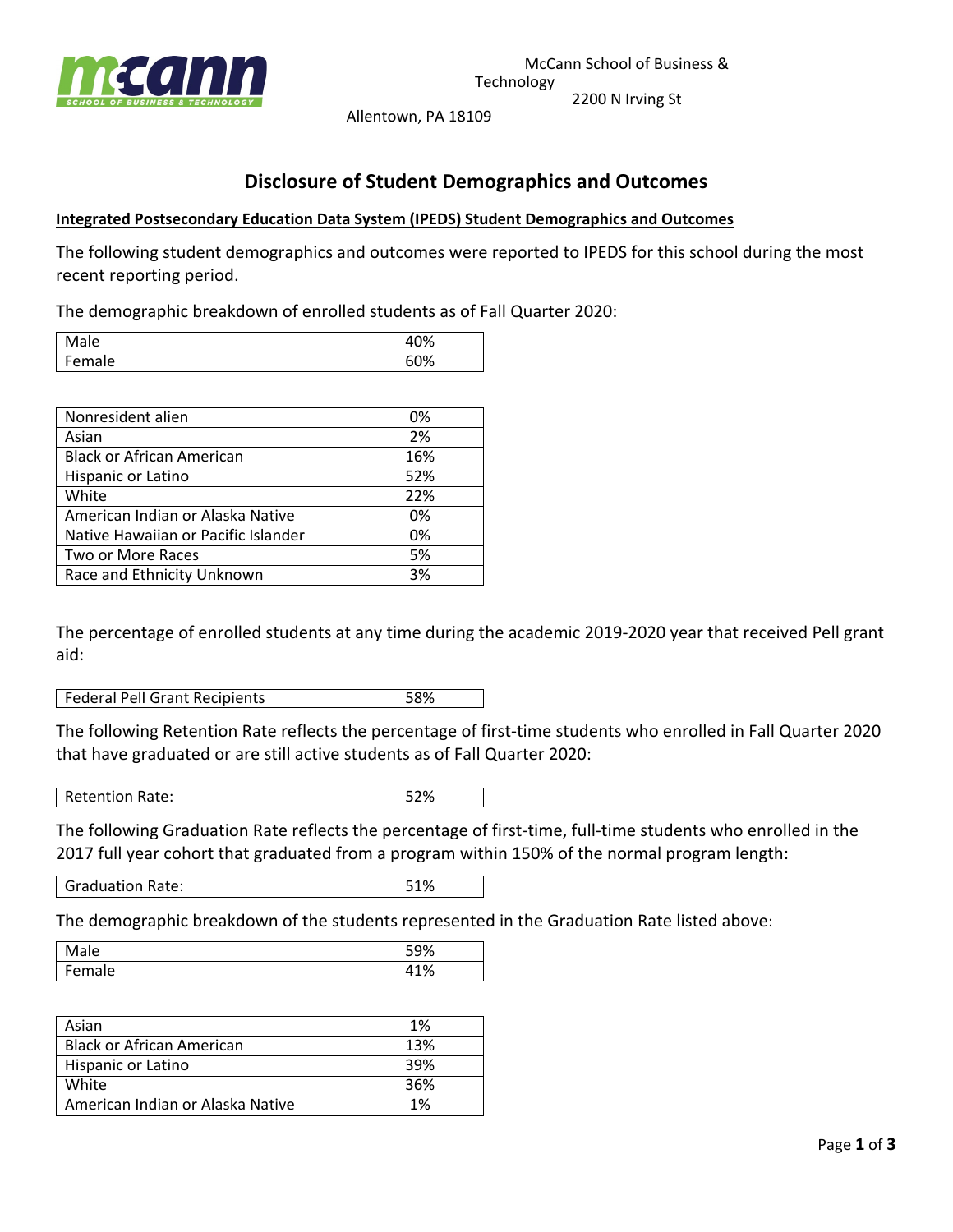

Allentown, PA 18109

Native Hawaiian or Pacific Islander | 0% Two or More Races and the set of the set of the set of the set of the set of the set of the set of the set of the set of the set of the set of the set of the set of the set of the set of the set of the set of the set of th Race and Ethnicity Unknown 2%

The percentage of students represented in the Graduation Rate listed above that received the following types of financial aid:

| <b>Federal Pell Grant Recipient</b>                                       | 36% |
|---------------------------------------------------------------------------|-----|
| Subsidized Stafford Loan recipients not receiving Pell Grant              | 9%  |
| Recipients of neither a Federal Pell Grant nor a Subsidized Stafford Loan | 55% |

## **Accrediting Commission of Career Schools and Colleges (ACCSC) Graduation, Employment and Licensure Pass Rates**

Graduation, Employment, and Licensure Rates as reported to this school's accreditation agency, the Accrediting Commission of Career Schools and Colleges (ACCSC), in its 2021 Annual Report for the reporting date of July 1, 2021 for each program are as follows:

|                                       |                      | <b>Students</b>   |                   | # of Grads       |                   | #of Grads        | $%$ of         |
|---------------------------------------|----------------------|-------------------|-------------------|------------------|-------------------|------------------|----------------|
|                                       |                      | Available         |                   | <b>Employed</b>  |                   | <b>Taking</b>    | Grads          |
|                                       |                      | for               | <b>Graduation</b> | of Grads         | <b>Employment</b> | <b>Licensing</b> | <b>Passing</b> |
| Program (length)                      | <b>Report Period</b> | <b>Graduation</b> | Rate              | <b>Available</b> | Rate              | Exam             | Exam           |
| <b>Business Administration</b>        |                      |                   |                   |                  |                   |                  |                |
| $(18$ months)                         | $01/18 - 12/18$      | 21 of 57          | 7%                | 13 of 18         | 72%               | N/A              | N/A            |
| <b>CDL Training: Class A Tractor</b>  |                      |                   |                   |                  |                   |                  |                |
| Trailer (1 months)                    | $03/20 - 02/21$      | 7 of 7            | 100%              | $2$ of $7$       | 29%               | 6                | 100%           |
| <b>CDL Training: Class A Tractor</b>  |                      |                   |                   |                  |                   |                  |                |
| Trailer (2 months)                    | $01/20 - 12/20$      | 35 of 36          | 97%               | 19 of 35         | 54%               | 34               | 100%           |
| <b>CDL Training: Class A Tractor</b>  |                      |                   |                   |                  |                   |                  |                |
| Trailer (3 months)                    | $12/19 - 11/20$      | 34 of 37          | 92%               | 13 of 34         | 38%               | 34               | 100%           |
| <b>Commercial &amp; Industrial</b>    |                      |                   |                   |                  |                   |                  |                |
| <b>Maintenance Technician</b>         |                      |                   |                   |                  |                   |                  |                |
| (20 months)                           | $10/17 - 09/18$      | 20 of 48          | 42%               | 17 of 20         | 85%               | N/A              | N/A            |
| Criminal Justice (18 months)          | $01/18 - 12/19$      | 18 of 69          | 26%               | 13 of 18         | 72%               | N/A              | N/A            |
| <b>Electronic Health Records</b>      |                      |                   |                   |                  |                   |                  |                |
| (20 months)                           | $10/17 - 09/18$      | 12 of 29          | 41%               | 6 of 12          | 50%               | N/A              | N/A            |
| IT Support Specialist (18 months)     | $01/18 - 12/19$      | 14 of 28          | 50%               | 9 of 14          | 64%               | N/A              | N/A            |
| <b>Medical Assisting (18 months)</b>  | $01/18 - 12/18$      | 52 of 136         | 38%               | 38 of 51         | 76%               | N/A              | N/A            |
| <b>Medical Clinical Assistant (13</b> |                      |                   |                   |                  |                   |                  |                |
| months)                               | N/A                  | $*N/A$            | $*N/A$            | $*N/A$           | $*N/A$            | N/A              | N/A            |
| <b>Medical Laboratory Technician</b>  |                      |                   |                   |                  |                   |                  |                |
| (20 months)                           | $10/17 - 09/18$      | 15 of 25          | 60%               | 11 of 14         | 79%               | N/A              | N/A            |
| <b>Phlebotomist (10 months)</b>       | $01/19 - 12/19$      | 20 of 47          | 43%               | 10 of 18         | 56%               | N/A              | N/A            |

*\*This program did not have any student starts within the given reporting period. Because of this, there is no student outcome data to report.* 

All Employment rates disclosed were reported to ACCSC in the 2021 annual report. The Employment rates for schools accredited by ACCSC are based on the outcomes of students that started during a specified period of time. This period of time calculation is based on the program length, in months, for completion within the maximum time period (1.5 times the normal program length) plus 3 months to find employment.